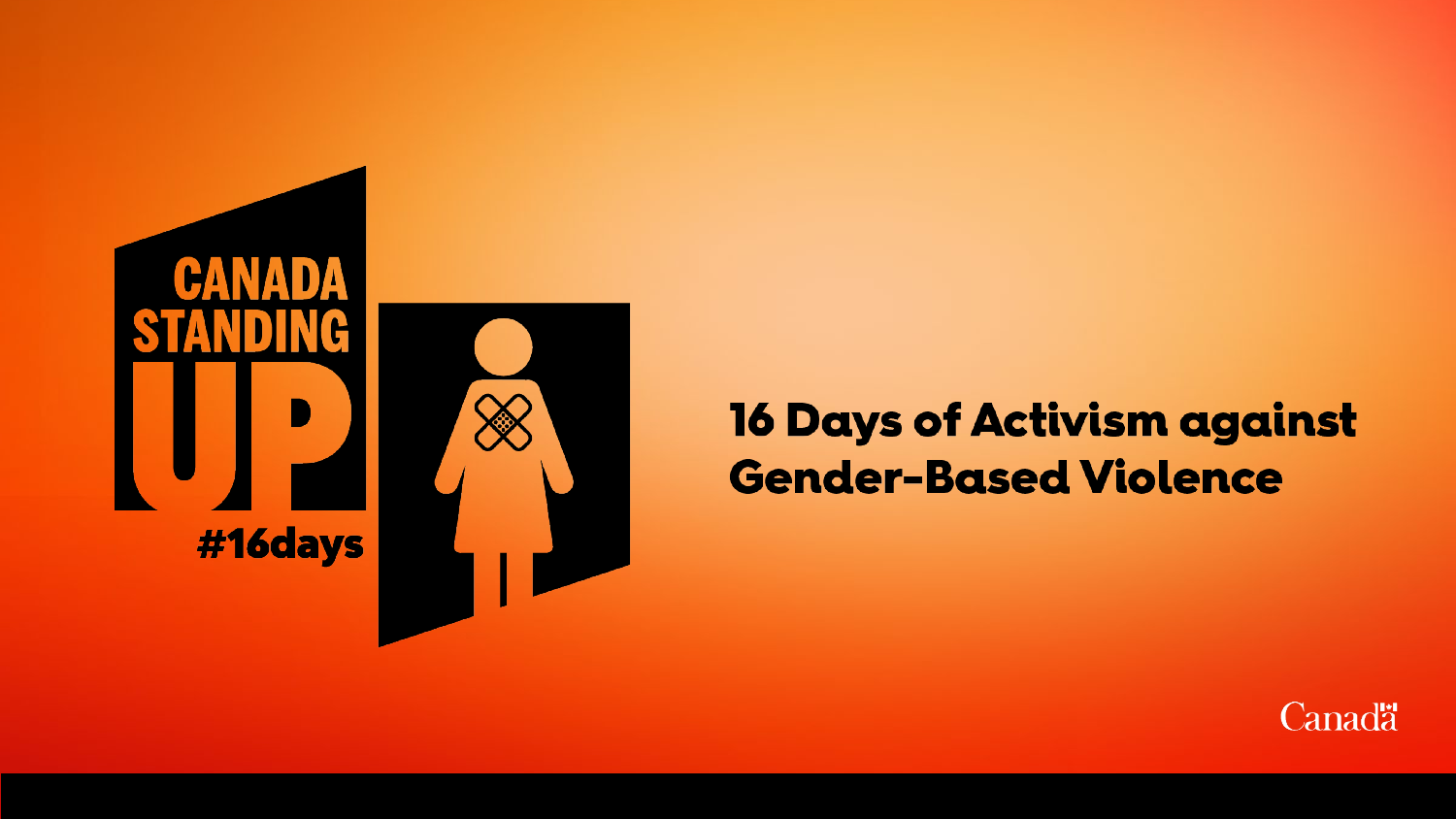#### *Key Message from France*

Canada continues to be on the forefront of advocating for the elimination of violence against women. Canadian women travelling, living and working abroad are not immune to this violence. If you are a Canadian in France and require consular assistance due to gender-based violence – whether family violence, sexual assault, forced marriage or human trafficking, the Government of Canada's consular officials are well-trained professionals who stand ready to support you.

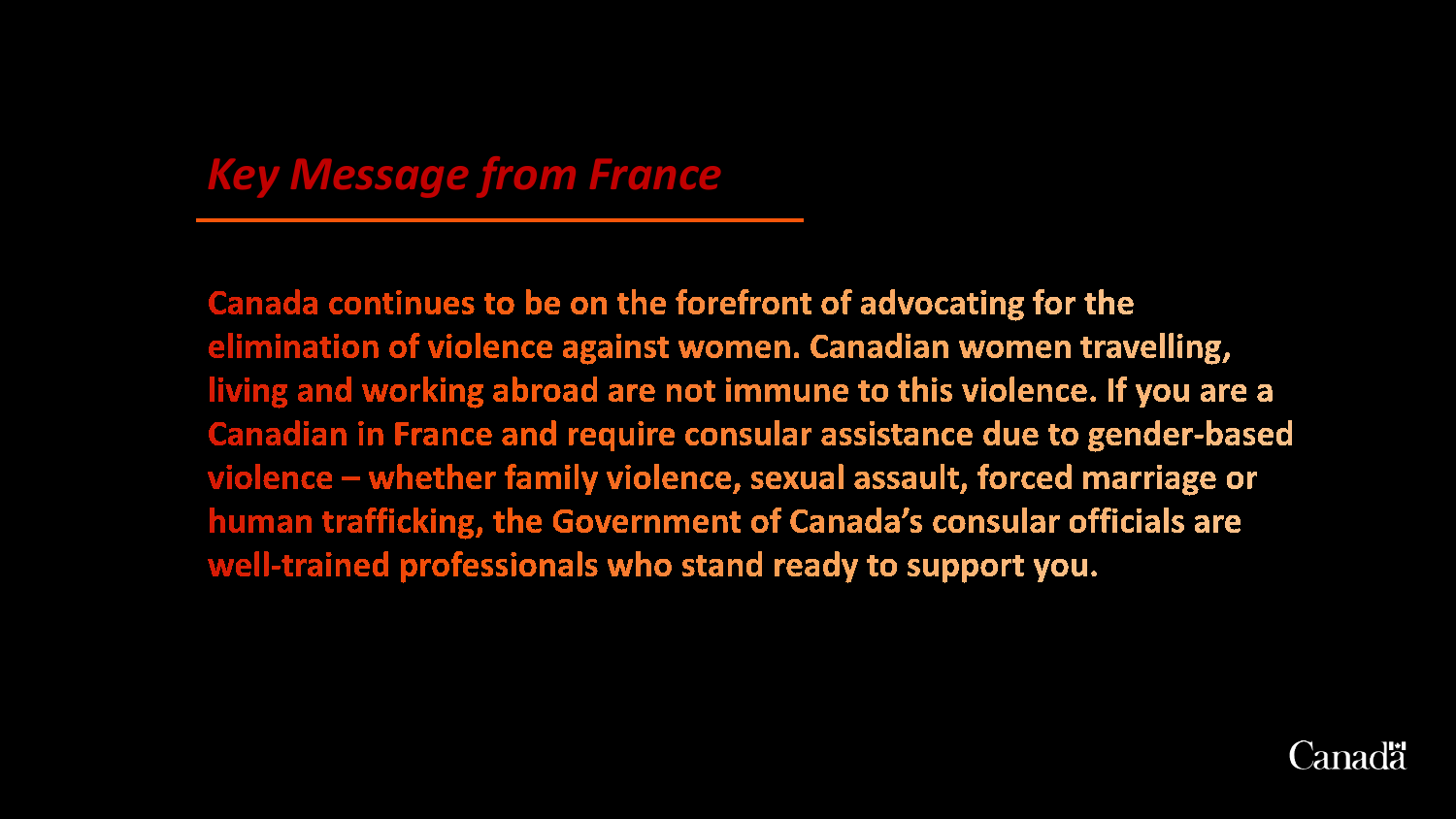# **Women Travellers**



While millions of Canadian women travel, live and work abroad every year, the Government of Canada assists thousands of Canadian women in distress abroad each year - from domestic abuse to forced marriage and sexual abuse. Consular officials can assist by:

- providing contact information for local police and medical services
- helping find professionals that help deal with the emotional, medical, and legal consequences of the assault
- helping contact relatives or friends
- providing a [list of lawyers in France](https://www.canadainternational.gc.ca/france/consular_services_consulaires/legal-juridique.aspx?lang=eng) and;
- [providing information on how to apply for emergency financial assistance through the Department](https://www.justice.gc.ca/eng/fund-fina/cj-jp/fund-fond/abroad-etranger.html) of Justice Victims Fund

Find out more about how consular officials can help by visiting: <https://travel.gc.ca/assistance/emergency-info/sexual-assault-abroad> or <https://travel.gc.ca/assistance/emergency-info/physical-assault-abroad>

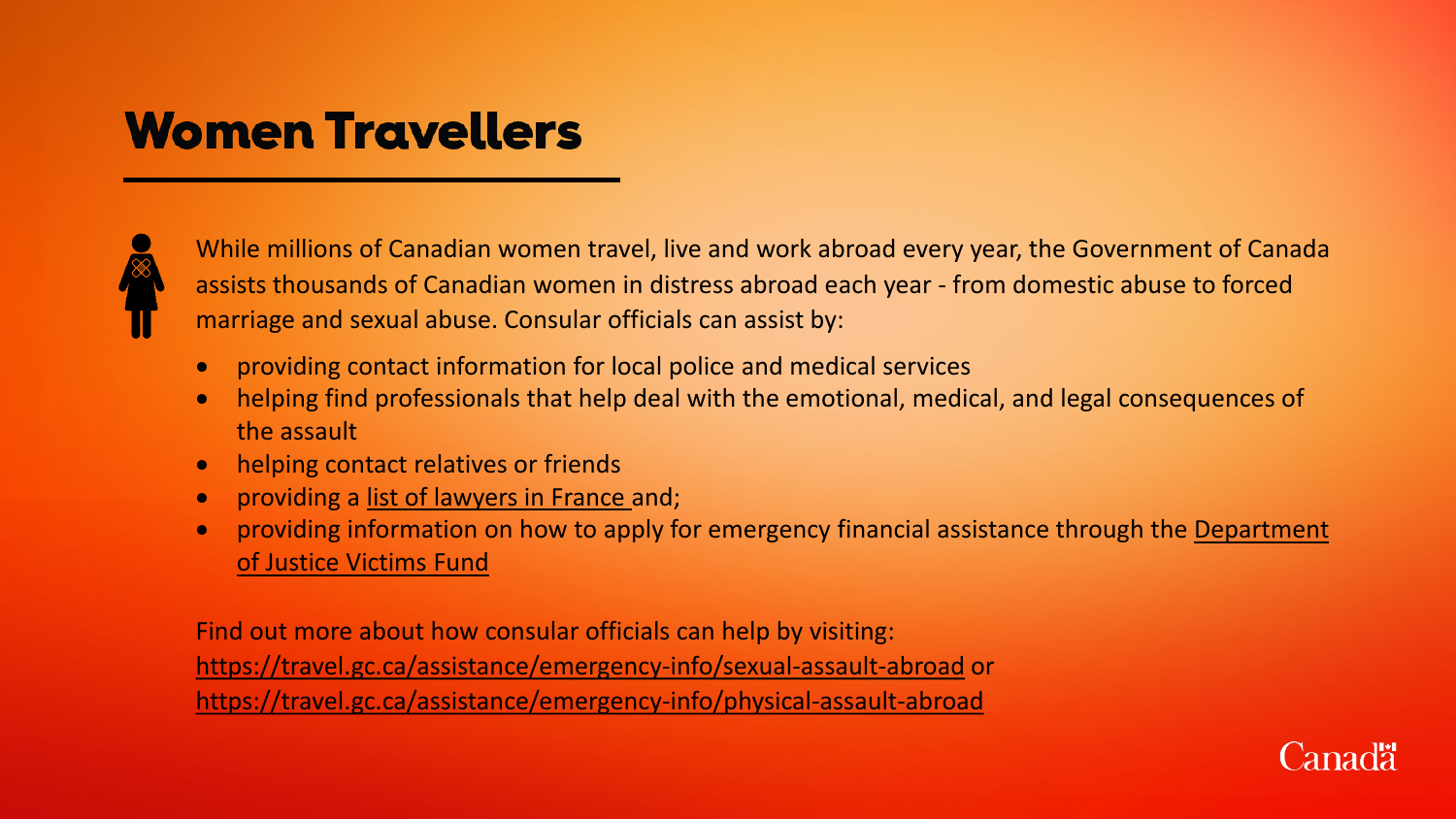# **Women Travellers**



Canadian consular officials frequently assist Canadian women who are in distress abroad, ranging from cyber-dating scams to domestic abuse to child custody disputes. If you are a Canadian woman in such a situation, you can reach a Consular officer in Paris at [parisconsulaire@international.gc.ca](mailto:parisconsulaire@international.gc.ca) or by telephone at +33 (0)1 44 43 29 02. Consular officers will be able to assist and can provide local contact details:

- Emergency number in France: dial « 112 » for emergencies (police and medical). Victims of violence who cannot leave home or make noise can also reach local authorities by SMS at « 114 ».
- Women who are victims of violence can call a special number for assistance: « 3919 ».
- There is [an online service to register](https://www.service-public.fr/cmi) sexual and gender-based violent crimes https://www.servicepublic.fr/cmi.
- The official website of the Governement of France is [www.service-public.fr.](http://www.service-public.fr/) We encourage you to consult this site to learn about the procedures and the resources you can access if you want to report [a sexual](https://www.service-public.fr/particuliers/vosdroits/F33891) assault, [a rape,](https://www.service-public.fr/particuliers/vosdroits/F1526) or [domestic](https://www.service-public.fr/particuliers/vosdroits/F12544) violence. By consulting these sites you can obtain information on legal aid and victim support available to foreigners in France.
- If you are in France, we encourage you to consult our list of health [professionals](https://www.canadainternational.gc.ca/france/consular_services_consulaires/medical.aspx?lang=eng) and lawyers in **France, to obtain assistance in dealing [with the emotional, medical, and legal consequences of a](https://www.canadainternational.gc.ca/france/consular_services_consulaires/legal-juridique.aspx?lang=eng)r Canada** assault.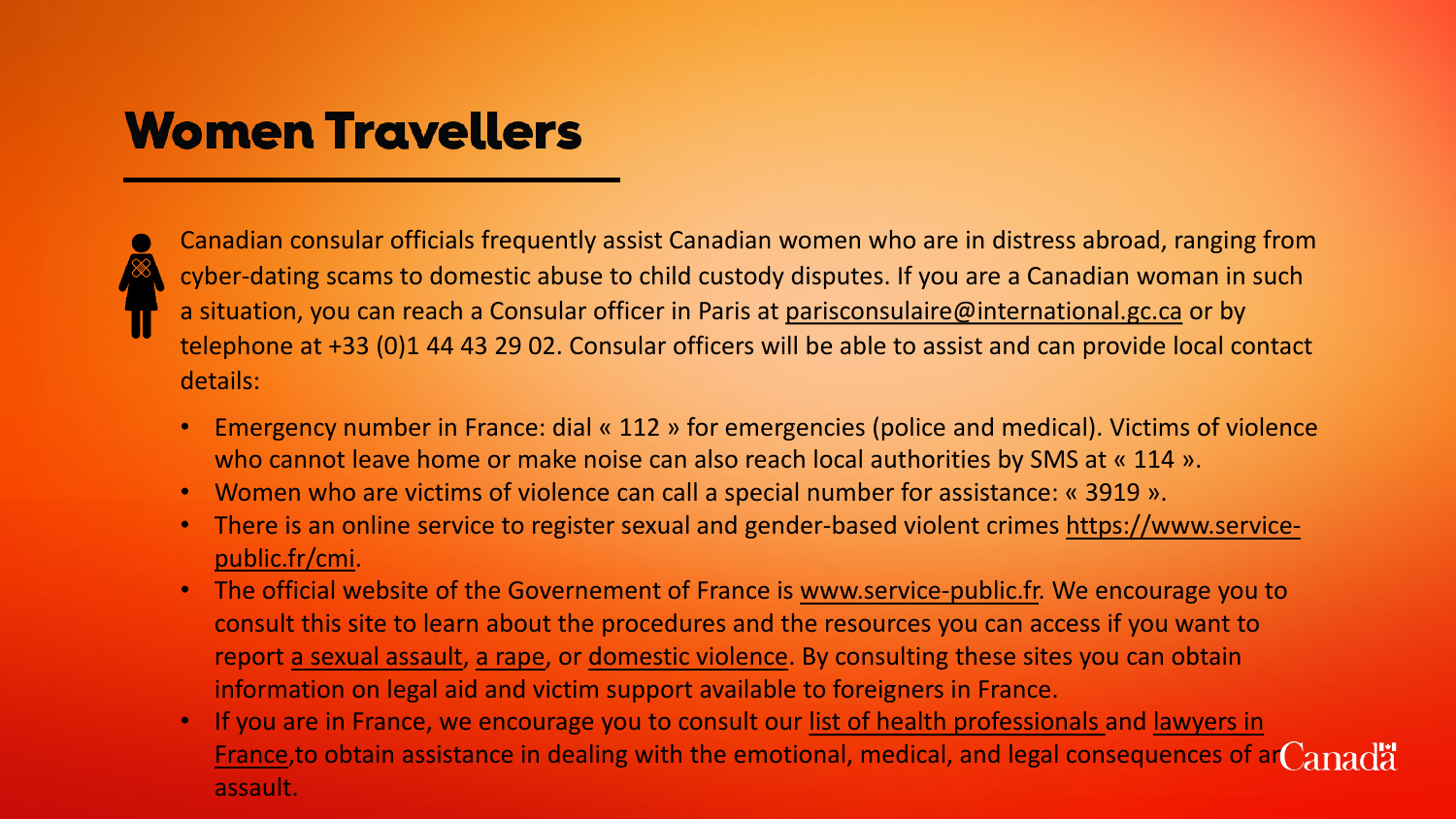## **Forced Marriage**



In Canada, it's a crime to force anyone - child or adult - to marry. It's also a crime to take anyone under age 18 to another country to force her to marry. If you are a Canadian abroad and have been forced to marry, please contact the Consular services of the Embassy of Canada in France: [parisconsulaire@international.gc.ca](mailto:parisconsulaire@international.gc.ca) or tel. +33 (0)1 44 43 29 02. For afterhours emergency assistance, please contact: [sos@international.gc.ca](mailto:sos@international.gc.ca) or +1 613-944-8885.



France has also taken action to combat forced marriage. It is mandatory to obtain the consent of both spouses to perform a legal marriage in France and a civil marriage ceremony is mandatory for the marriage to be official. [You can obtain more information on procedures in a case of forced](https://arretonslesviolences.gouv.fr/besoin-d-aide/mariage-force)  marriage in France. It is illegal in France to oblige someone to travel abroad for the purpose of a forced marriage. If you are a dual citizen, you can [obtain more information on France's actions abroad to combat forced](https://www.diplomatie.gouv.fr/fr/conseils-aux-voyageurs/informations-pratiques/assistance-aux-francais/mariages-forces/) marriage.

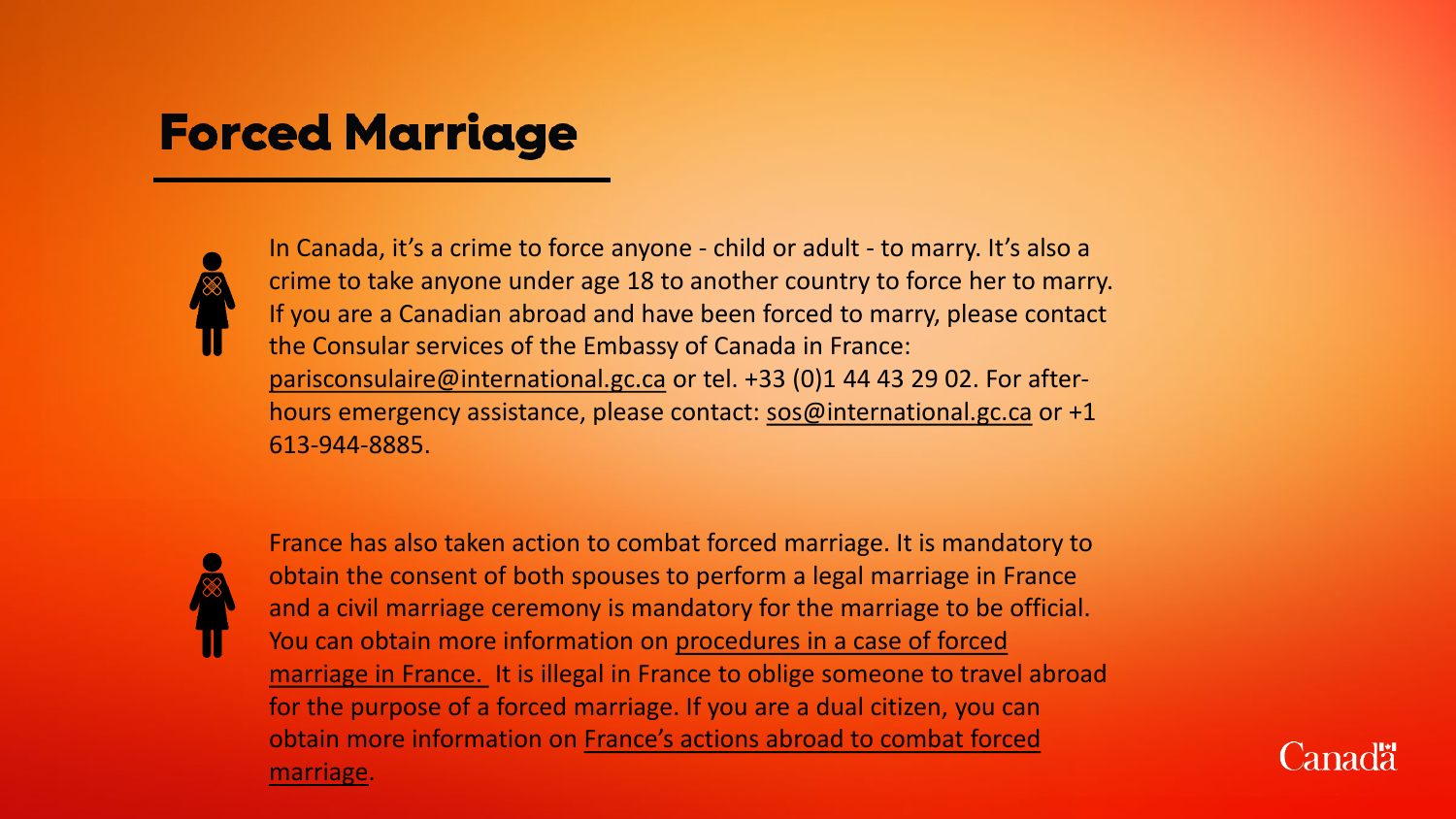

### *Forced marriage facts:*

- Nobody under the age of 16 is allowed to get married in Canada. It is also a crime to take anyone who is under 16 out of Canada for the purpose of a marriage in another country, even if the person wants to get married.
- A **forced marriage** means that one or both people do not, or are not able to, consent to the marriage.
- Forced marriage is not the same as **arranged marriage**, in which family members may recommend a marriage partner. In this case, both people agree to the union and choose to marry the potential partner.
- If you need help, check out these resources: [https://travel.gc.ca/assistance/emergency-info/forced](https://travel.gc.ca/assistance/emergency-info/forced-marriage)marriage.

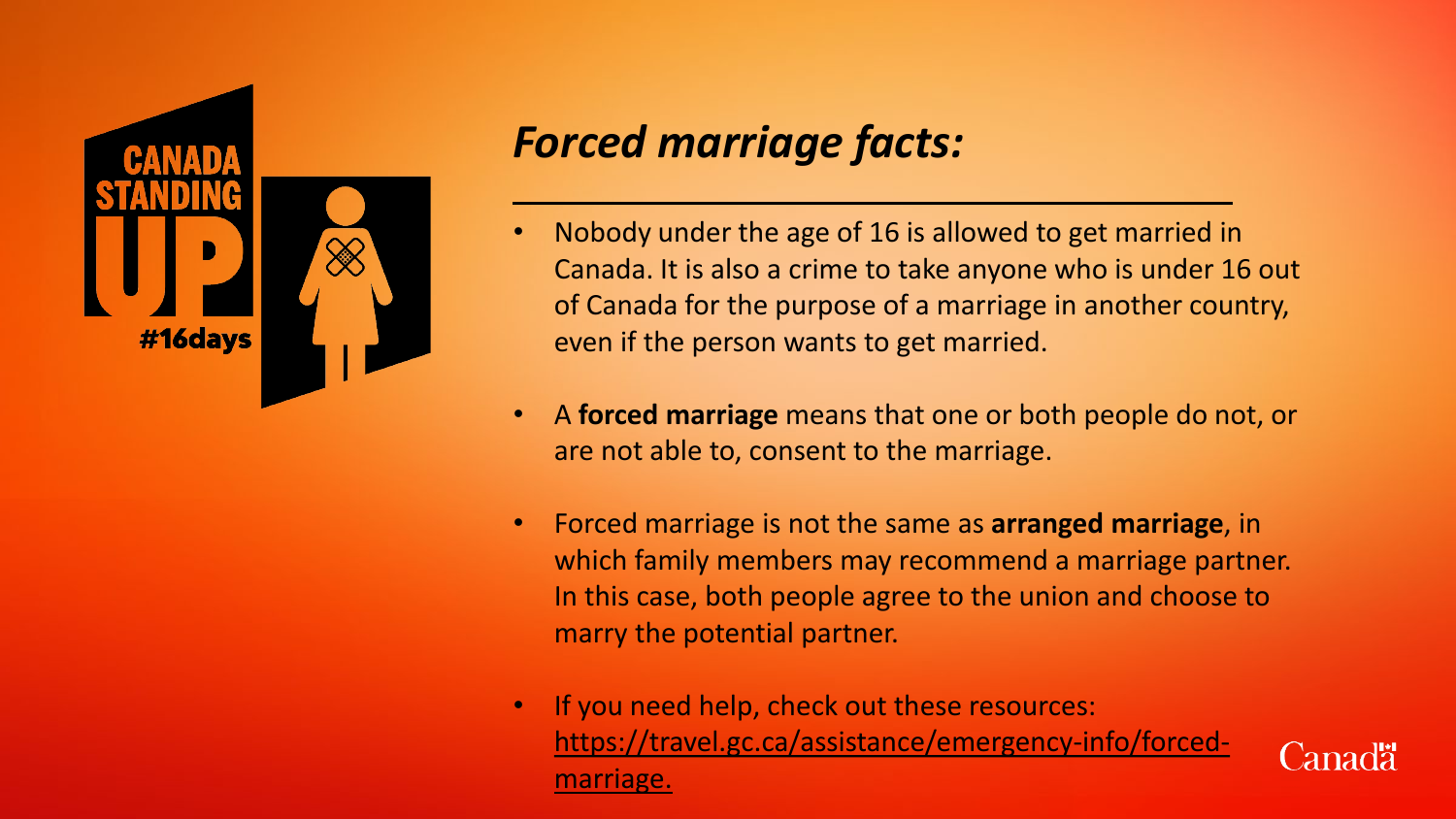

# *Facts about Sexual and Gender Based Violence (SGBV):*

- Canada has been at the forefront of advocating for the elimination of violence against women for over 20 years.
- Canada leads on the annual Elimination of Violence Against Women resolution at the UN Human Rights Council (HRC) in Geneva.
- Canada's historical \$1.4 billion annual investment, starting in 2023, will help promote the health and rights of women and girls around the world will include \$700 million for the most underfunded areas of SRHR, including sexual and gender-based violence such as child, early and forced marriage and female genital mutilation and cutting.
- Canada is proud to be leading on the Call to Action on Protection from Gender-Based Violence in Emergencies. The Call to Action is a multi-stakeholder initiative that aims to fundamentally transform the way gender-based violence is addressed in humanitarian emergencies.Canadä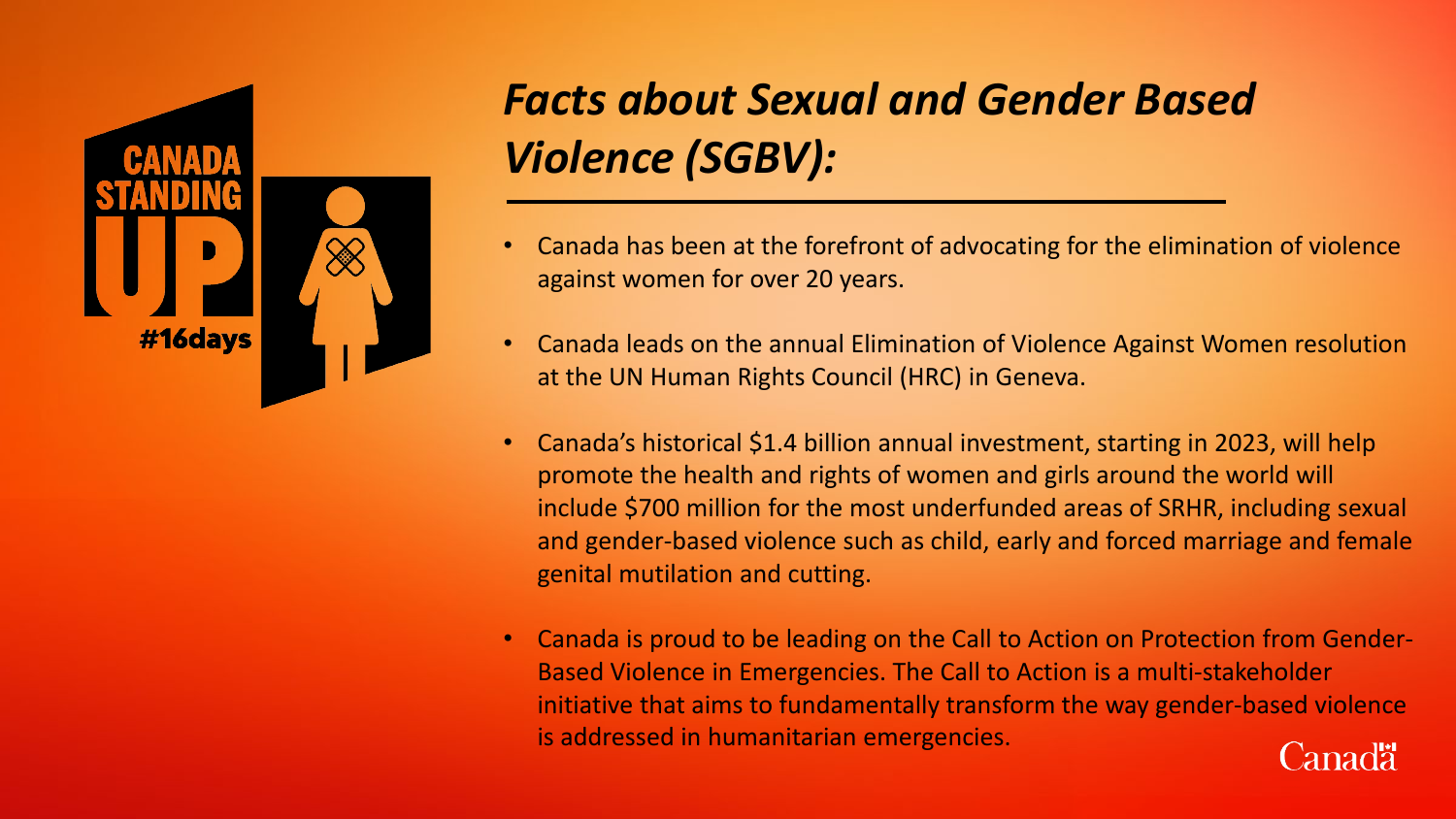# **DID YOU KNOW?**

# **WHO ARE WE?**

#### **Canadian Consular Services**



Global Affairs Canada provides consular services and is accessible to Canadians **24/7**.



"Consular services" means the advice the Government of Canada gives to Canadians pre-travel and the assistance when abroad.



Assistance is provided through more than **260** points of service in **150** countries.



Professional and competent consular officials providing consular services Canadians need in times of crises.



Providing the Government of Canada's official **Travel Advice and Advisories** to help Canadians make informed decisions.



Showcasing an important aspect of Canada's foreign policy, as demonstrated by Canada's response to recent world events.<br>Canadä